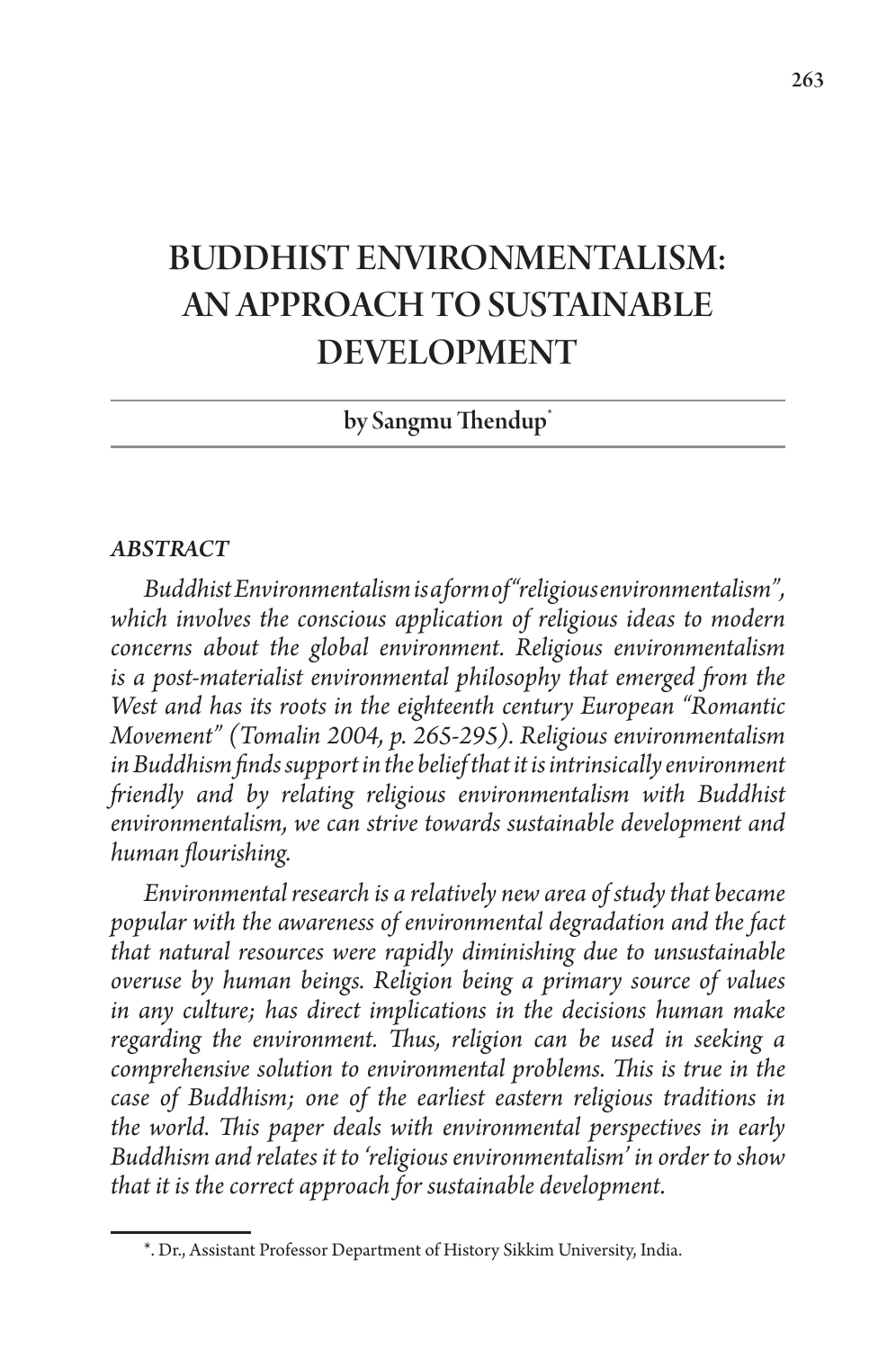One of the greatest threats that we as human beings face in the present world is the threat of environmental degradation and dwindling of natural resources such as forests, water resources, mineral resources etc. In order to come up with sustainable practices so as to save the planet and its resources for the future generations' one definite recourse is to depend on the environmental teachings of the Buddha.

This paper deals with environmental perspectives in early Buddhism and relates it to 'religious environmentalism' as a response to environmental degradation so as to secure a sustainable approach for development. This study is based on the canonical texts of early Buddhism like the *Vinaya Pitaka* and *Sutta Pitaka*. Religious environmentalism involves the conscious application of religious ideas to modern concerns about the global environment.It is a post-materialist environmental philosophy that emerged from the West and has its roots in the eighteenth century European "Romantic Movement" (Tomalin 2004). Religious environmentalism in Buddhism finds support in the belief that it is intrinsically environment friendly.

Early Buddhist literature is replete with aesthetic descriptions of nature-based metaphors, similes and analogies. The importance of nature can be understood from the elaborate descriptions and allusions of plants, animals, forests, sacred groves, pleasure groves, hermitage, hunting grounds, meditative enclosure and agricultural spaces.

Buddhism believes in the reciprocal relationship between human morality and the natural environment. There are references suggesting that when lust, greed and wrong values grip the heart of humanity, immorality becomes widespread in the society, timely rain does not fall and the crops fall victim to pests and plant diseases [AN. I, 147].

 The references to nature in the early Buddhist texts suggest that nature was the most important entity in the lives of the people when these texts were being composed. We find aesthetic description of nature and nature - based metaphors and analogies in the texts. They include evocative scenes of sermons and meditations under trees, in groves, deep forests, caves and on rocks*.* Most of the scenes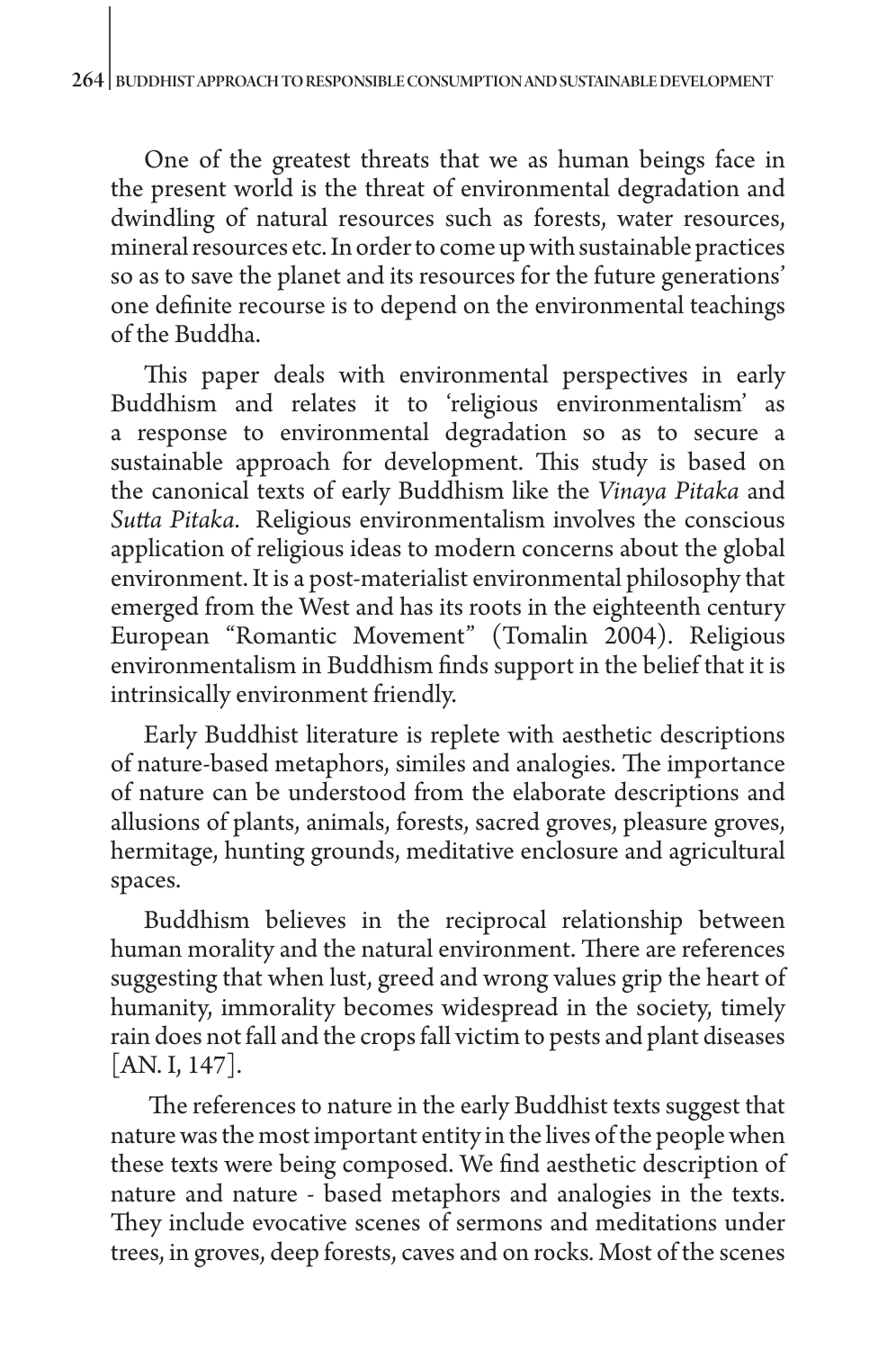described in the stories have nature as the background the stories are always narrated by the Buddha amid natural surroundings like the bamboo groves or pleasure groves, surrounded by plants and trees. Numerous references in the early Buddhist texts suggest that plants and animals were to be treated with respect and kindness.

The attitude of early Buddhism towards animals and plants can be understood from the well known Five Precepts (*Panca Sila*) of Buddhism, which forms the minimum code of ethics in Buddhism and proves that the traditional ideal was one of harmony with nature and a friendly attitude towards the environment.

The first precept was "not taking life" or "not killing or harming" or "non-injury to life" and was explained as the casting aside of all forms of weapons and being careful not to deprive a living thing of life. Buddhism holds fundamental the precept of not taking life, hence the treatment of animals is included in the first Buddhist precept – not to harm or injure living things (*pranatipatadviratih*). The Buddhist monks and nuns had to abstain from practices which would even unintentionally harm living creatures. There is a reference in the *Vinaya Piṭaka* where the Buddha made a rule against travelling during the rainy season because of possible injury to worms and insects that come to the surface in wet weather (VP I. 137).

The second precept: refrain from taking what is not given/ "not stealing," engages global trade ethics and corporate exploitation of resources. The third precept is refrain from sexual misconduct. The fourth precept of "not lying," may be connected with the issues in false advertising that promote consumerism. The fifth precept of refrain from carelessness and "not engaging in abusive relations," can be interpreted through an environmental lens and can cover many examples of cruelty and disrespect for nonhuman beings.

According to Kaza (2006, p.191) non-harming extends to all beings and this central teaching of non-harming is congruent with many schools of eco-philosophy which respect the intrinsic value and capacity for experience of each being.

Buddhist ideal of non-harming extended to all sentient beings. The Buddha is also described as having avoided harm to seeds and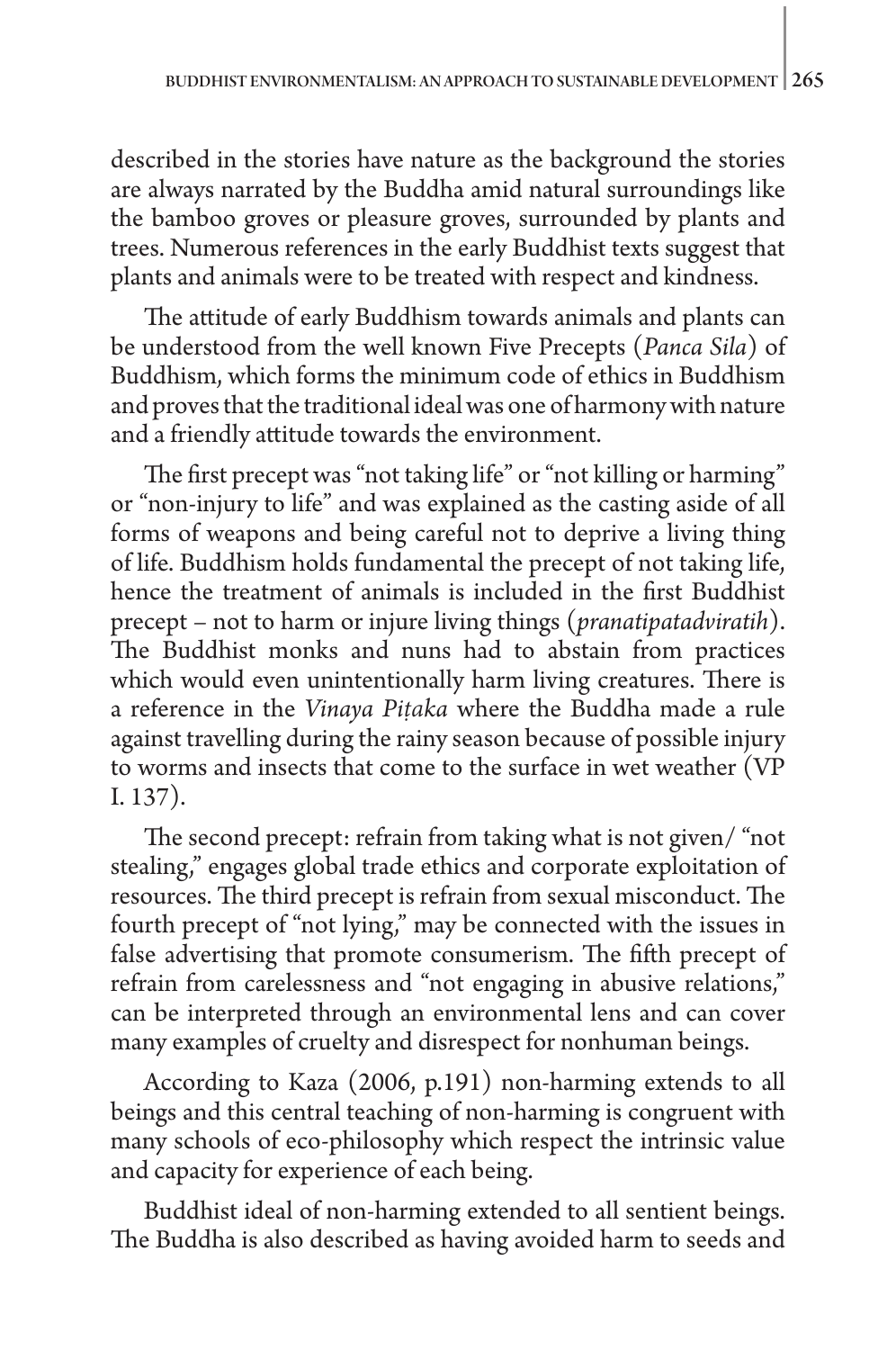plants. It was an offence requiring expiation for a monk to fell a tree or to ask someone else to do so (VP. IV.34—5). Here, the occasion for making the rule was that a god who had lived in a felled tree complained to the Buddha. In addition, lay people complained that Buddhist monks, in felling trees, were 'harming life that is onefacultied' (*ekindriyajiva*): i.e. only possessing the sense of touch. The Buddha thus banned the destruction of 'vegetable growths' by monks. Indeed, the rule against monks wandering during the rainy season was made to avoid people's accusations that Buddhist monks were 'injuring life that is one-facultied and bringing many small creatures to destruction' by trampling growing crops and grasses (VP. I.137).

According to Chapple (1993, p.10) early Buddhism was strongly influenced by the Upanishadic principle of *ahimsa* or nonharming—a core foundation for environmental concern. In its broadest sense non-harming means "the absence of the desire to kill or harm". Acts of injury or violence are to be avoided because they are thought to result in future injury to oneself.

In Buddhism the fourth Noble Truth describes the path to end suffering of attachment and desire through the practice of the Eightfold path. One of the eight practice spokes is Right Conduct, which is based on the principle of non-harming. The Four Noble Truths explains the nature of human suffering as generated by desire and attachment. The medicine for such suffering is the practice of compassion (*karuna*) and loving kindness (*metta*).

The early Indian *Jataka* Tales recount the many former lives of the Buddha as an animal or tree when he showed compassion to others who were suffering. In each of the tales the Buddha-to-be sets a strong moral example of compassion for plants and animals.

The first guidelines for monks in the *Vinaya* contained a number of admonitions related to caring for the environment. Monks were not to dig in the ground or drink unstrained water. Wild animals were to be treated with kindness. Plants too were not to be injured carelessly but respected for all that they give to people.

There were instructions to monks to recycle old robes (VP. II. 291). Cleanliness, both in the person and environment, was highly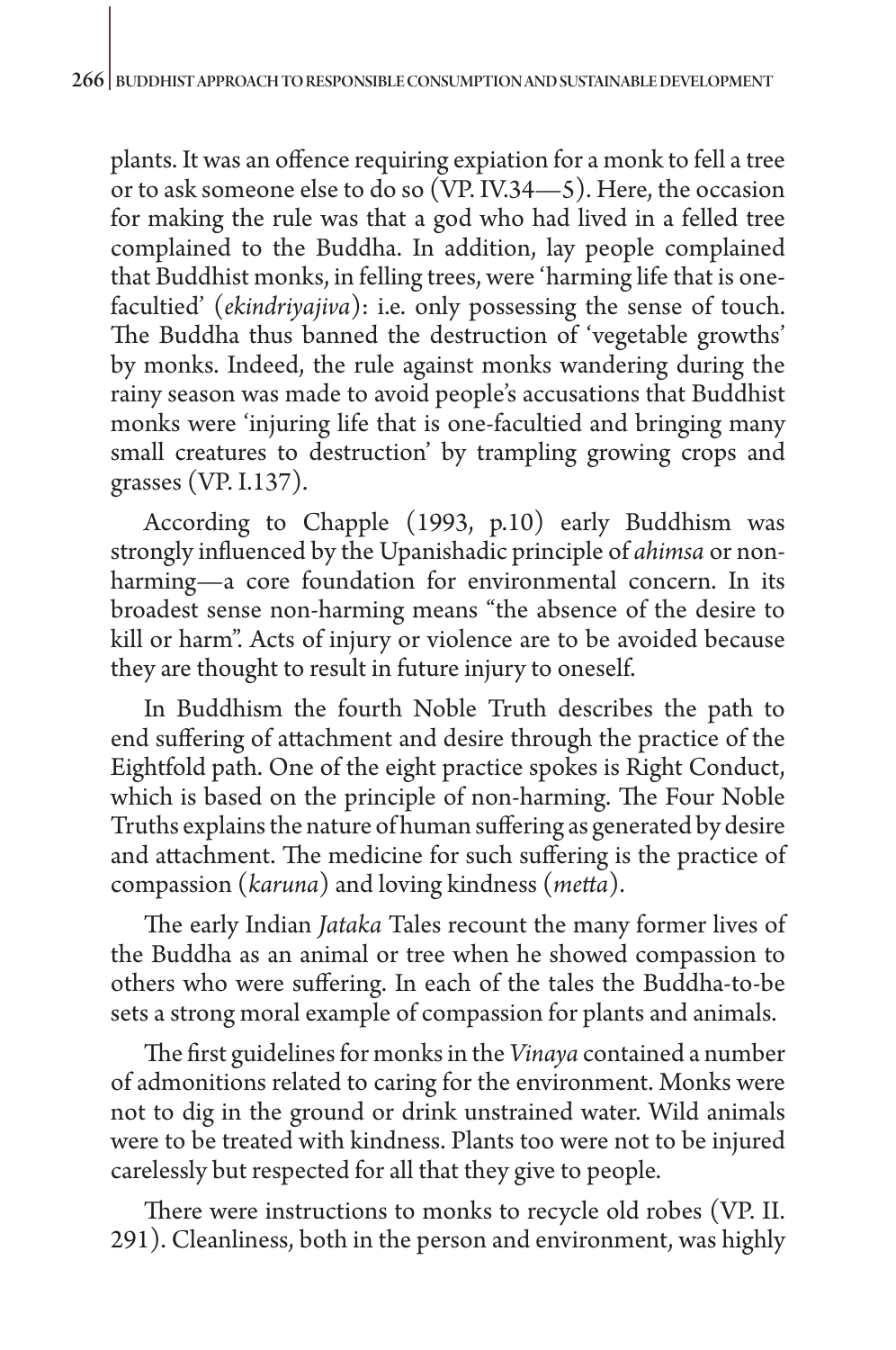commended. Several rules prohibited monks from polluting green grass and water with saliva, urine and faeces (VP. IV, 205-206) and there was the ideal of having a quiet environment (AN. V.15).

The Eightfold path of Buddhism also includes the practice of Right View, or understanding the laws of causality (*karma*) and interdependence.

The Buddhist worldview in early India understood there to be six rebirth realms: *devas*, *asuras* (both god realms), humans, ghosts, animals and hell beings. To be reborn as an animal would mean one had declined in moral virtue. By not causing harm to others, one would enhance one's future rebirths into higher realms. In this sense, the law of *karma* was used as a motivating force for good behaviour, including paying respect to all life.

In the *Vinaya Pitaka,* the Buddha asks monks not to intentionally destroy life of any living being down to a worm or an ant (VP. I.78.4) so the indicator of the Buddhist commitment to the ethic of not injuring life forms is found in the abundant references to animals in the teachings of the Buddha.

There is a Buddhist belief that humans have a unique opportunity to realize enlightenment which other creatures do not, although they do not believe that humanity is superior to the rest of the world. Unlike the Vedic texts which regard animals as tools for human sustenance or sacrifice, the early Buddhist literature accords them an important place in the hierarchy of life. The importance of animals can be seen in the *Jataka* stories of the Buddha's former lives. The Buddha is said to have had several births as animals before he was born as human being. Buddhism considers animals as potential humans and as beings that can teach humans some moral lessons. From the 550 *Jataka* stories, a full half of them 225 have animals as central characters. Seventy different types of animals are mentioned and 319 animals or groups of animals appear in these 225 stories.

In the monastic code of discipline, it was an offence requiring expiation if an animal was intentionally killed (VP. IV. I24—5). An offence requiring expiation was committed if a monk used water while knowing that it contained breathing creatures (VP. IV.I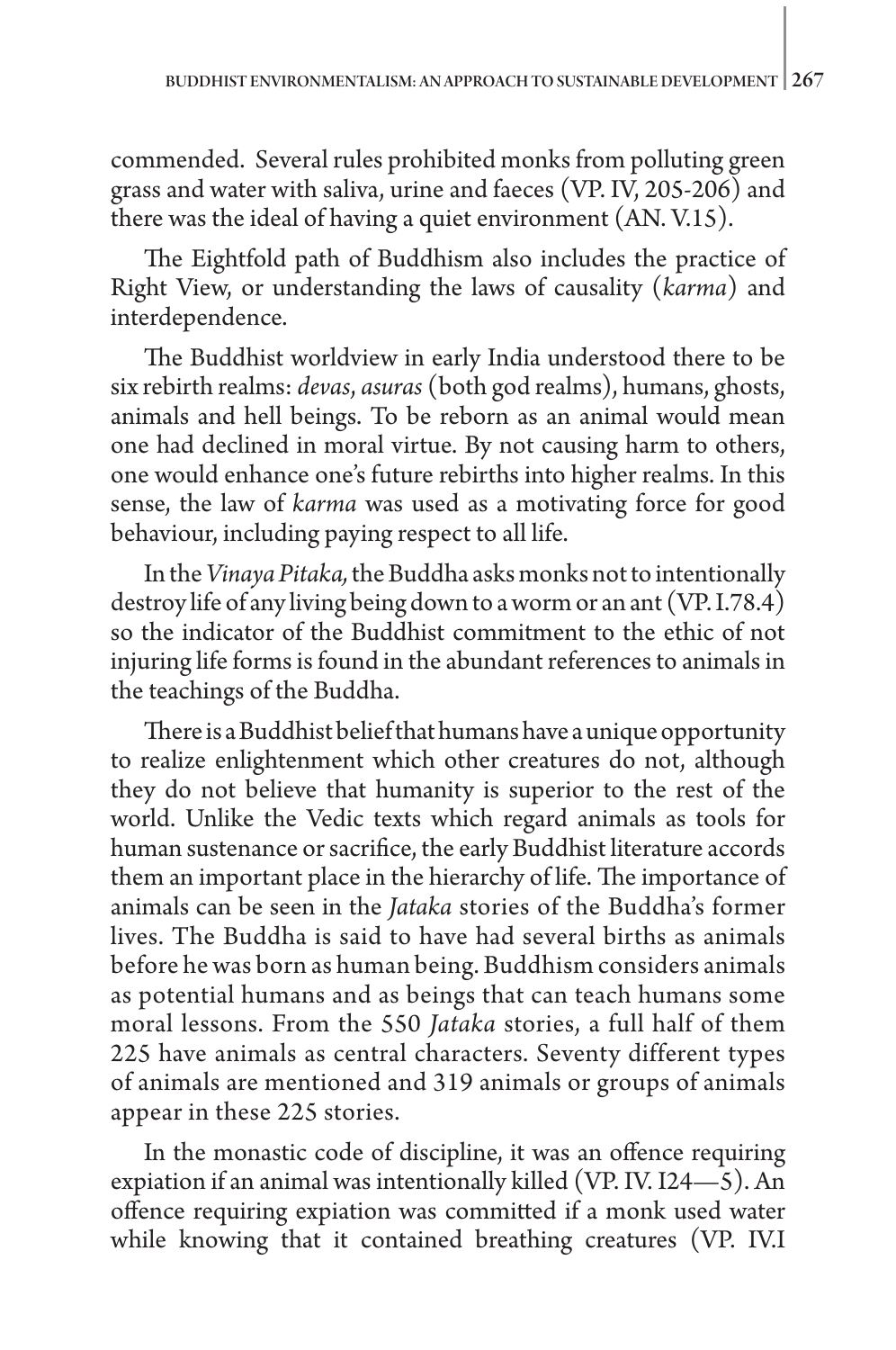25); to avoid this, a water-strainer was part of the traditional kit of a monk (VP. II.I I8); it was an offence to sprinkle water on the ground if there were living creatures there that would be harmed by this action (VP. IV.  $48-\frac{9}{9}$ ).

The Buddha was critical of the practice of animal sacrifice, both because of the cruelty involved and because it did not bring about the objectives that the Brahmins hoped for. In the *Kutadanta Sutta* (DN.I.I27—49), the Buddha describes a sacrifice which he had himself conducted for a king in a past life where no animals were killed, no trees were felled and the only offerings were items such as butter and honey (DN. I.I41).

Besides sacrifices, the main reason for killing animals was to provide food. Although the Buddha discouraged killings, he did not propagate vegetarianism. The position on meat eating in early Buddhism was that a monk could eat meat provided it is 'pure in three respects': if the monk has not seen, heard or suspected that the animal has been killed specifically for him (VP. I. 237—8). Elsewhere, the Buddha explains that a monk receives food as a gift from a donor, and his loving kindness for donors and other creatures is not compromised by such eating, if it is 'blameless' by being 'pure in three respects' (MN. I. 386—71). If they were given flesh-food, and it was 'pure' as described above, to refuse it would deprive the donor of the karmic fruitfulness engendered by giving alms-food. Moreover, it would encourage the monks to pick and choose what food they would eat.

 A lay Buddhist was not to kill an animal for food, or tell someone else to do so. One passage (AN. II.253) states that a person would be reborn in hell if he kills and encourages others to do so. Hence, to make one's living as a butcher, hunter or fisherman came under the category of 'wrong livelihood' (AN. II.208), to be avoided by all sincere Buddhists. A third element of the Eightfold path, 'Right Livelihood', concerns how one makes a living or supports oneself. The early canonical teachings indicate that the Buddha prohibited five livelihoods: trading in slaves, trading in weapons, selling alcohol, selling poisons and slaughtering animals.

A king, besides being the protector of his subjects, was also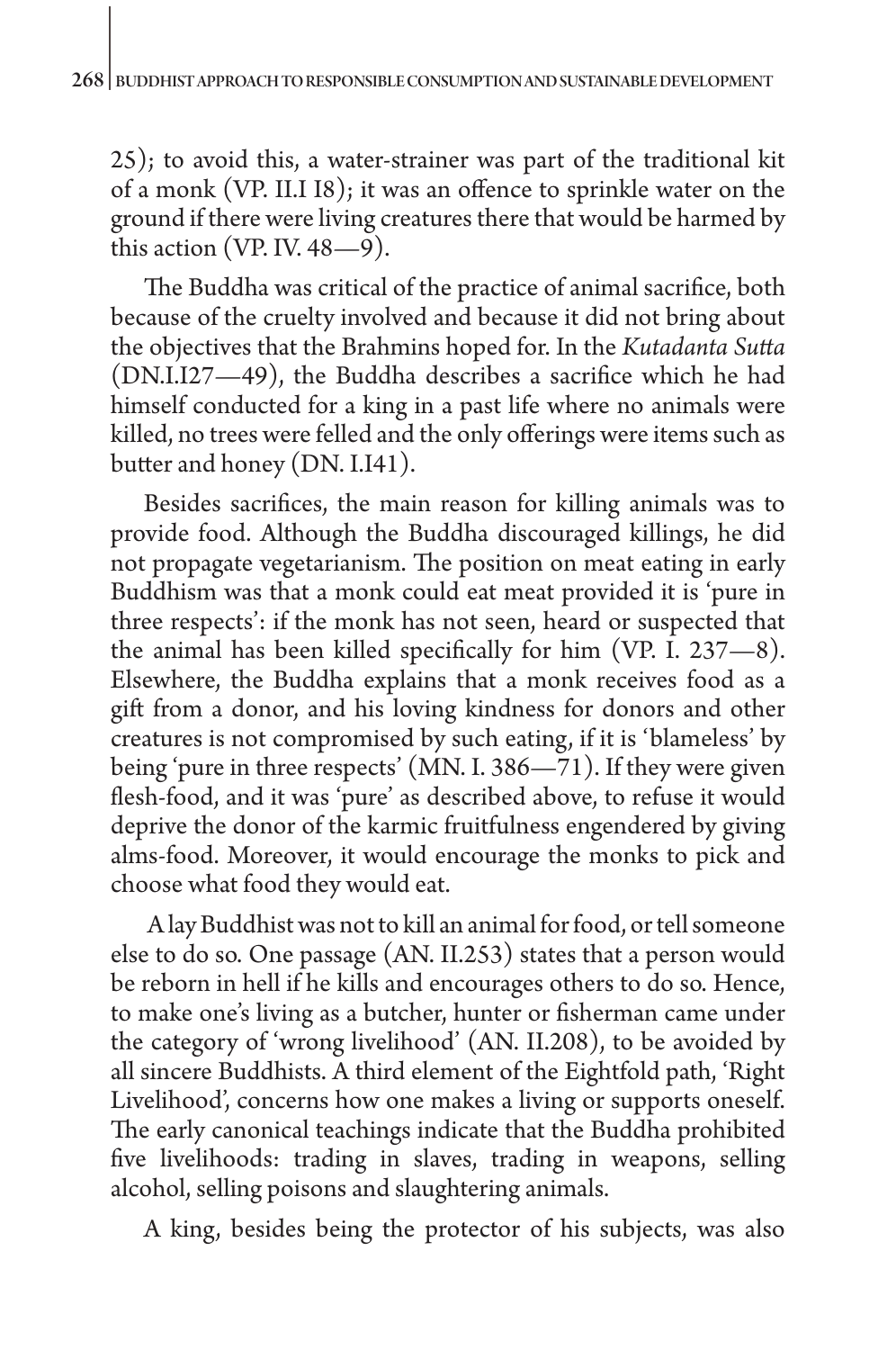expected to protect animals so one of the duties of a compassionate *Cakkavatti* (King) was to protect animals and birds (DN. III.61). There are stories wherein if a king and his people acted unrighteously, it had a bad effect on the environment and its gods, leading to little rain, poor crops and weak, short-lived people (AN. II.74—6). The *Cakkavattisihanāda-sutta* states that when humanity is deteriorated or demoralized through greed, famine is the natural outcome; when moral degeneration is due to ignorance, epidemic is the inevitable result; when hatred is the demoralizing force, widespread violence is the ultimate outcome and so on [DN. III, 71]. The point of the *sutta* is to show that environmental health is bound up with human morality.

In the earliest Buddhist *suttas* there are many references to nature as refuge, especially trees and caves. Peter Harvey (2000, p.156) writes that 'the Buddha's own association with and appreciation of such surroundings can be seen from the location of key events during his life. He was born under one tree, was enlightened under another, gave his first sermon in an animal park, and died between two trees.' After the Buddha achieved enlightenment at the foot of a *bodhi* tree, for the remainder of his life, he taught large gatherings of monks and laypeople in protected groves of trees that served as rainy-season retreat centres for his followers. The Buddha urged his followers to choose natural places for meditation, free from the influence of everyday human activity. Early Buddhists developed a reverential attitude toward large trees, carrying on the Indian tradition regarding *vanaspati* or "lords of the forests." Protecting trees and preserving open lands were considered meritorious deeds. While communal monastic life was always important in Buddhism, time alone in the forests and mountains was also very important. It was an opportunity for developing certain qualities. It is believed that time in the company of animals and nature could aid spiritual development. Forests were ideal spaces for meditation, and we find references like 'these are roots of trees, these are empty places. Meditate, monks..' (MN. I.118). "For lay people forests may not be so inviting, but there is karmic fruitfulness in planting groves and fruit-trees for human use" (SN. I.33).

Besides the early Buddhist canonical text, we can also observe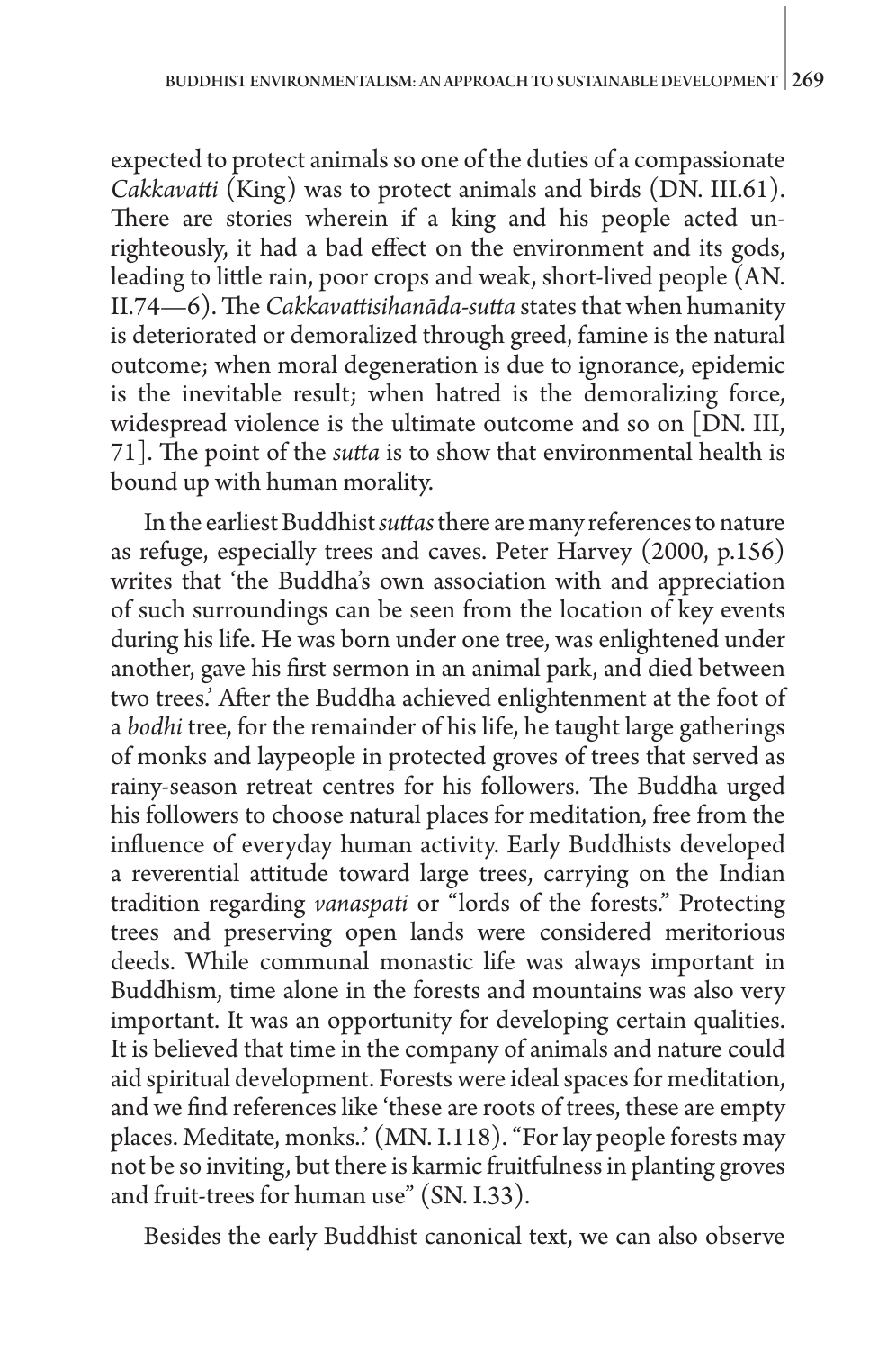environmental concerns in the policy of *dhamma* propounded and propagated by the Mauryan monarch Ashoka. Buddhist tradition considers him as an exemplary king and a devout *upasaka* (lay follower) who redistributed the relics of the Buddha and enshrined them in 84,000 *stupas*. Buddhist texts present Ashoka as a vile and evil man until he came under the influence of Buddhism. Ashoka has been credited with the introduction of his policy of *dhamma* and most of his inscriptions are about *dhamma* (the Prakrit form of *dharma*). *Dhamma* was in essence an attempt on the part of the king to suggest a way of life which was both practical and convenient, as well as being highly moral. The theme of *ahimsa* (non-injury) is an important aspect of Ashoka's *dhamma* and is frequently mentioned. Ashoka's rock edict 1 announces bans on animal sacrifices on certain kinds of festive gatherings and also reports a reduction in the killing of animals for food in the royal kitchens. This may have been no more than a desire on his part to make his own belief in non-violence wide-spread. The hints against useless practices in other edicts, and the prohibition of festive gatherings would suggest that he did not approve of the type of ritual that led finally to the sacrificing of animals. The ceremony of *dhamma* is described as consisting in proper courtesy to slaves and servants, respectful behaviour towards elders, restraint in one's dealings with all living beings, gentleness to animals and liberality to *shramanas* and *Brahmanas.* Another important aspect of Ashoka's *dhamma* was that he refers to having made provisions for medical treatment, planting beneficial medicinal herbs, and digging wells: all these things were done for the benefit of people as well as animals. One of the most remarkable and innovative aspects of Ashoka's idea of his own *dhamma* and the *dhamma* of a king was his renunciation of warfare and his re-definition of righteous conquest. Ashoka's policy of *dhamma* can thus be interpreted as a reflection of his Buddhist beliefs and the environmental ethics in Buddhism. This example of how a king of early India got influenced by the environmental ethics in Buddhism and tried to propagate it as a way of life to his subjects can be used to incorporate Buddhist environmental teachings in the present day discourse about environmental protection and conservation.

The research and writings on environmental issues basically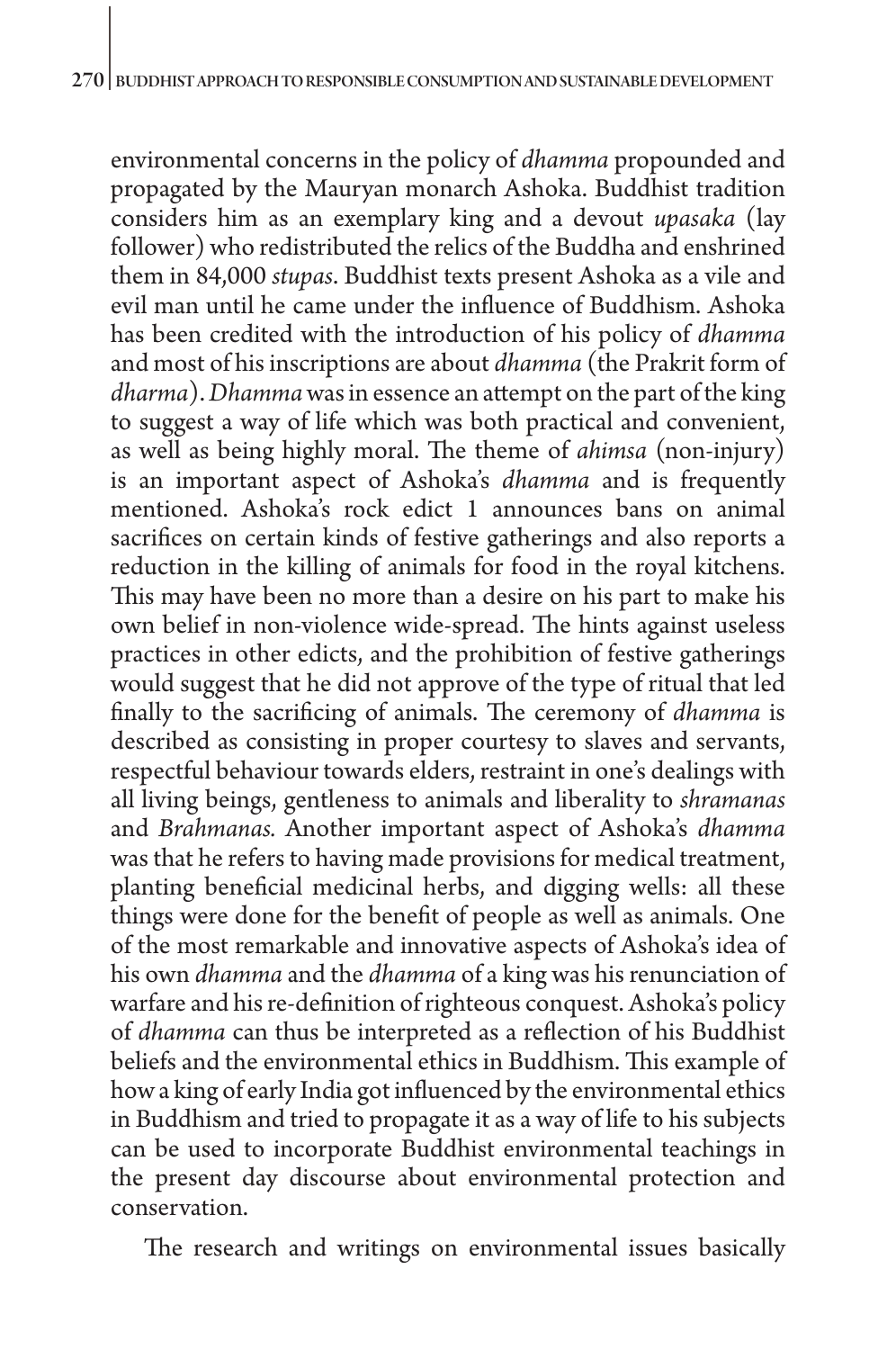arose because of the stark realization of the environmental crisis that we as human beings face, and the conflicts which they have led to.

Scholars have resorted to theories of religious environmentalism to research on these issues. Religious Environmentalism is a worldwide movement of political, social, ecological and cultural action. It is a global phenomenon, involving members of virtually every religious group, race, and culture on the planet. Religious environmentalism is both rooted in tradition and a creative transformation called forth to meet the demands of the environmental crisis. Religion has a particularly important role to play in environmentalism because of its distinct capacity to motivate (Gottlieb 2006, pp. 467—509).

Religion can be used in seeking a comprehensive solution to both global and local environmental problems, thus religious environmentalists have connected religious ideal and practices with environmental concerns. Once focused on the environmental crisis, the resources of religion have a distinct and enormously valuable role to play in trying to turn things around. According to the theories of religious environmentalism, the attitudes and values that shape people's concepts of nature come primarily from religious worldviews and ethical practices, hence, the moral imperative and value systems of religions are indispensable in mobilizing the sensibilities of people toward preserving the environment for future generations.

From the mid 1970's onwards a curiosity to understand environmental issues in Buddhism began to develop and thereafter a considerable quantity of research dedicated to the subject has been undertaken and literary works supporting or disputing Buddhist environmentalism have appeared. This research area has grown at a pace coinciding with dawning awareness of the negative impact of large scale environmental devastation and the need to address it (Sahni, 2008, pp. 8—9). As a major world religion, Buddhism has a long and rich history of responding to human needs. With the rise of the religion and ecology movement, Buddhist scholars, teachers, and practitioners have investigated the various traditions to see what teachings are relevant and helpful for cultivating environmental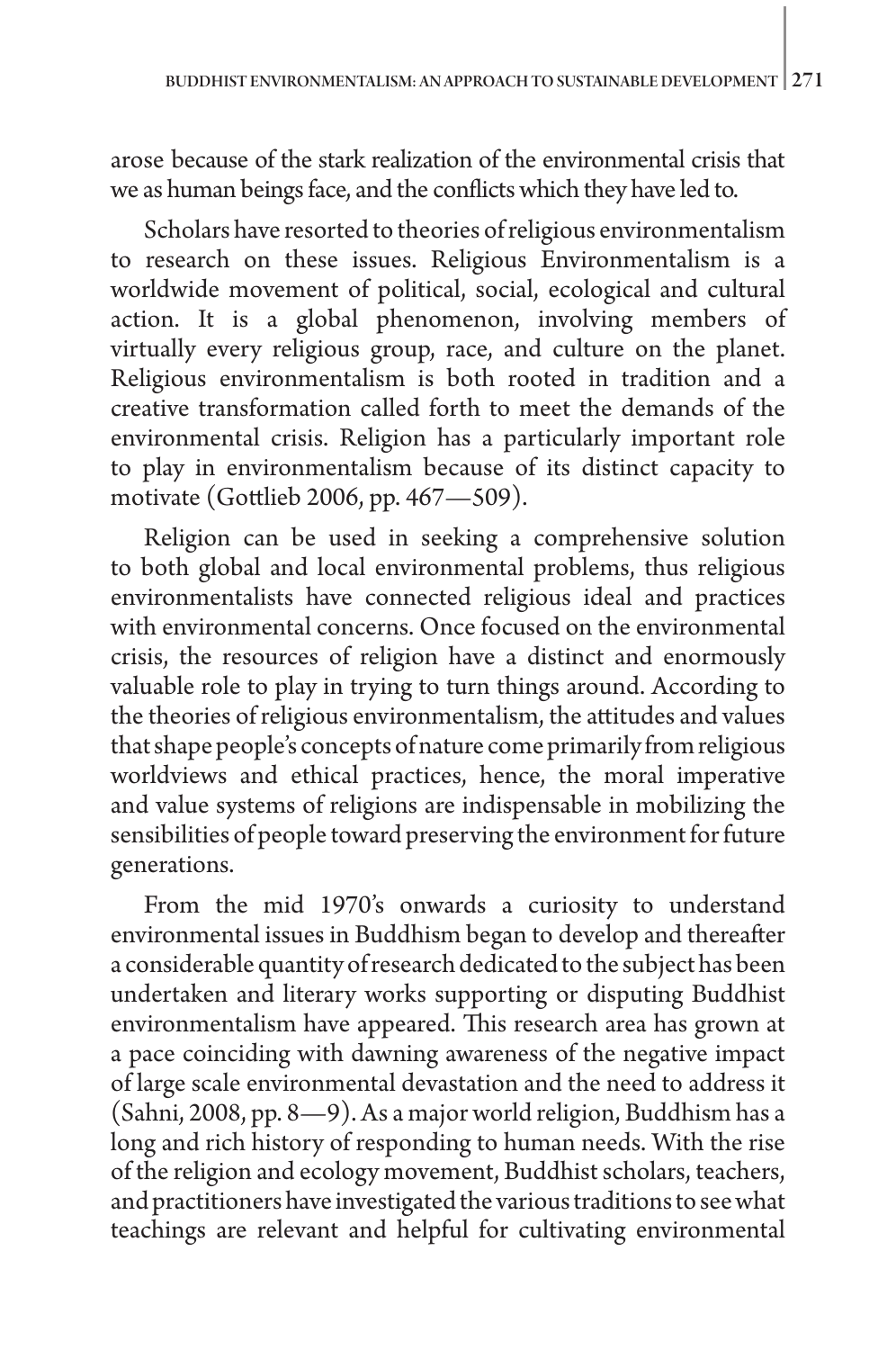awareness. The development of green Buddhism is a relatively new phenomenon, reflecting the scale of the environmental crisis around the world.

Buddhists taking up environmental concerns are motivated by many fields of environmental suffering—from loss of species and habitat to the consequences of industrial agriculture. As interest has developed in Buddhism and ecology, the fields of thought have expanded through various writers as well as popular and academic discourses. Scholars like Peter Harvey, Pragati Sahni, Donald K Swearer, Lily De Silva, Mary Evelyn Tucker, Stephanie Kaza and many others have written on issues of nature, ecology, environment and Buddhism. Informed by different streams of Buddhist thought and practice, they draw on a range of themes in Buddhist texts and traditions.

Many of the central Buddhist teachings seem consistent with concern for the environment, and a number of modern Buddhist teachers advocate clearly for environmental stewardship.

According to Lily de Silva (1994, p 24), several *suttas* from the Pali canon show that early Buddhism believes there is a close relationship between human morality and natural environment. She writes that humans depend on nature for survival, be it for food, clothes, shelter, medicine or other needs. For maximum benefit, humans have to understand nature so that they can use natural resources while living harmoniously with nature. Thus, kindness to animals was the source of merit in Buddhism— and could be used by human beings to improve their lot in the cycle of rebirths and approach the goal of *Nirvana.* 

Harvey (2000) writes that it was the law of *karma* which backed up compassion as a motive for following the precepts and further determined the attitude and treatment of the natural world in Buddhism. It meant that one cannot intentionally harm beings without this bringing harm to oneself at some time.

According to Swearer (2001, p. 232) the natural world was central to the Indic Buddhist conception of human flourishing perhaps, in part, because of the urbanizing environment in which it was born. While nature as a value in and of itself may not have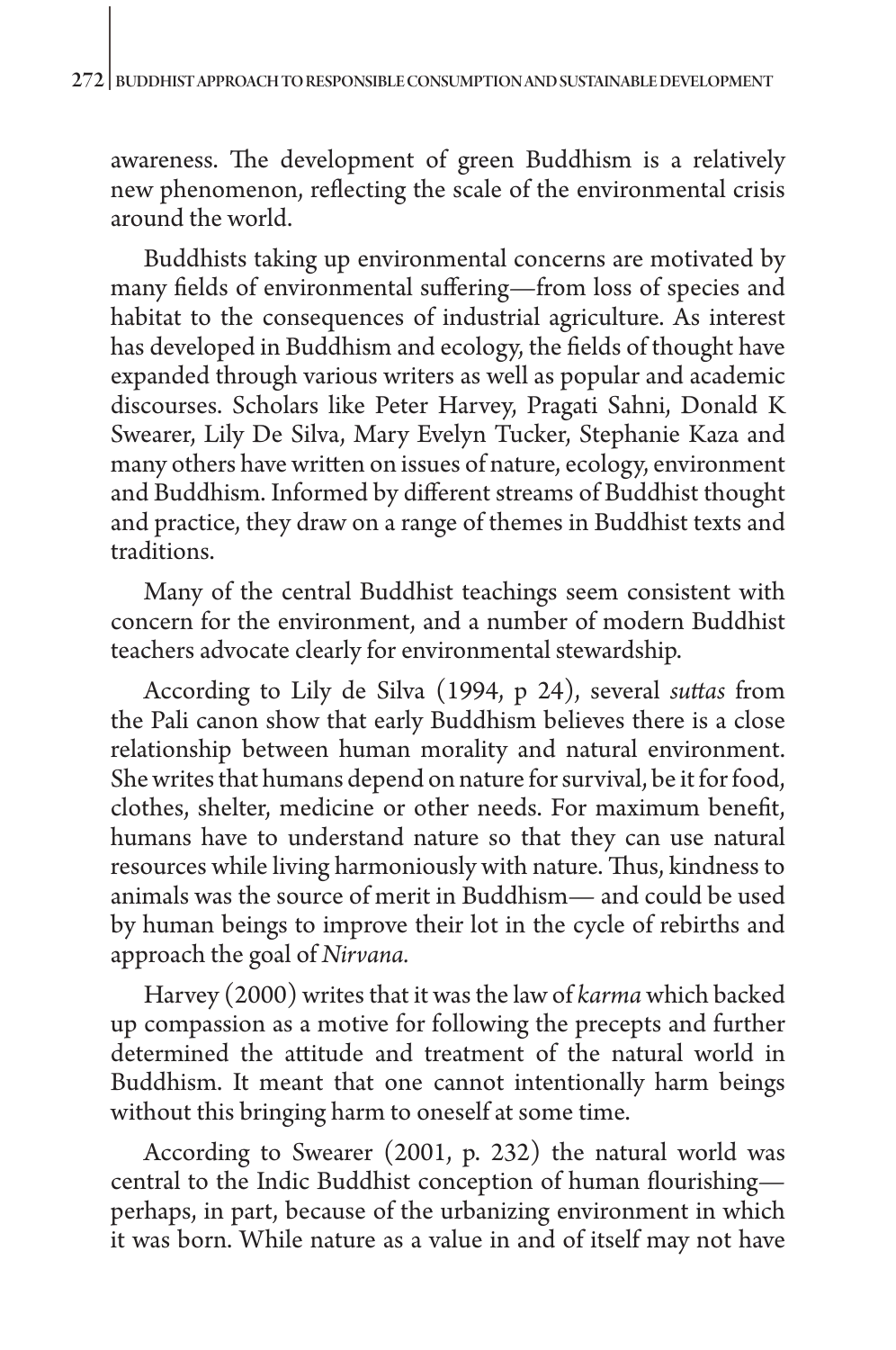played a major role in the development of early Buddhist thought and practice, it was always one key component of the tradition's account of the preconditions for human flourishing. The textual record, furthermore, testifies to the importance of forests, not only as an environment preferred for spiritual practices such as meditation but also as a place where the laity sought instruction. But forests, rivers, and mountains remain an important factor in Buddhist accounts of human flourishing.

Sahni (2008) writes that nature in early Buddhism has been treated with a conservationist approach. She gives credit to the attainment of *nirvana*, respect towards nature and animals and aesthetic appreciation of the beauty of nature as the reasons behind the conservationist approach in Buddhism.

Coming to grips with the environmental crisis has meant that religious people had to become political and ecological activists. It is clear to most religious environmentalists that pious words about "caring for God's creation" or "having compassion on all sentient beings" will not come to much unless there are dramatic changes in the way we produce and consume, grow food and get from place to place, build houses and use energy. Yet when environmentalists try to help create the needed changes, they frequently come up against the dominant social structures of industrialized society: profit-oriented corporations and a political elite more interested in preserving power than the environment. Consequently religious environmentalists are mounting a widespread challenge to the prerogatives of private property and the complicity of do-nothing (or do-too-little) governments (Gottlied, 2006, p. 7).

What a particular religion says and what that religion's followers actually do are two different things. Therefore it would be imperative for Buddhist practitioners as well as preachers and scholars to propagate the discourse on environmentalism in Buddhism to bring about a change and try to reverse the process of environmental degradation. To begin with, we should remember that for millions of people religion remains the arbiter and repository of life's deepest moral values. In this context, religion provides a rich resource to mobilize people for political action. Religion prompts us to pursue the most long-lasting and authentic values. "Thus if religious leaders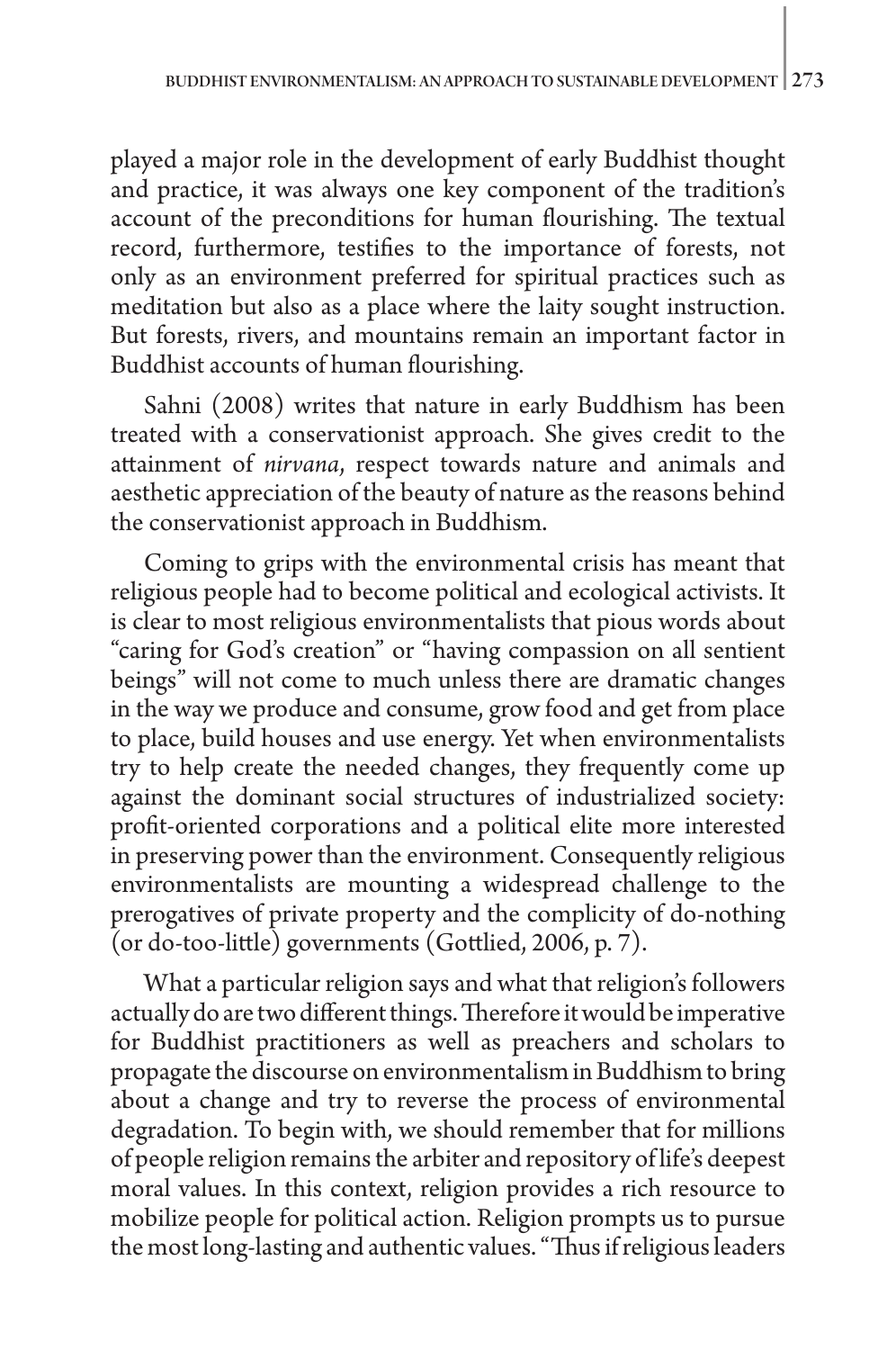start to preach a green gospel, condemning human treatment of nature for its effects on the nonhuman as well as the human—it is likely to have more of an effect than statements by say, a comparable number of college professors"(Gottlied, 2006, pp. 12—13).

Religion can thus enable us to take at least the first step towards collective change. Buddhism does offer rich resources for immediate application in resource usage and consumerism—areas which are now developing some solid academic and popular literature. The numerous references to nature in Buddhist literature certainly justify the importance of nature in the early Buddhist tradition. The reasons may be many. Kindness and compassion towards all living beings could have been a result of the first precept of non-injury to all beings in Buddhism. The Buddhist precept of non-injury to all living beings could also have resulted because of the Buddhist concepts of *ahimsa*/nonviolence, *karma* and rebirth. The importance of nature as the only resource base of humans during those times, when they had not yet discovered the methods of producing artificial and synthetic materials could have been yet another reason for the veneration of nature. In the absence of modernisation and industry, nature was everything for the humans of those times, nature was the only resource base for their security, sustainability and flourishing. Humans fulfilled all their needs from nature, adored nature and also took solace in nature. Hence the expression of love and understanding of nature and the presence of environmental ethics in early Buddhism can be adequately understood through the early Buddhist literature. The texts suggest that natural resources were free to be enjoyed by humans and animals alike. The references to few warnings voiced by the Buddha about consequences of misusing nature may have meant a careful use of resources so as to ensure their sustainability being the main objective of the Buddha's warnings. This aspect of environmentalism in early Buddhism may thus be considered as a case of Religious Environmentalism so as to seek a comprehensive solution to present global environmental crisis. The elements which support an ecological ethic may be stressed and the realization that what we have been doing is wrong and that it is time to change our ways, is very important. If we are to make the necessary but extraordinary difficult changes in the way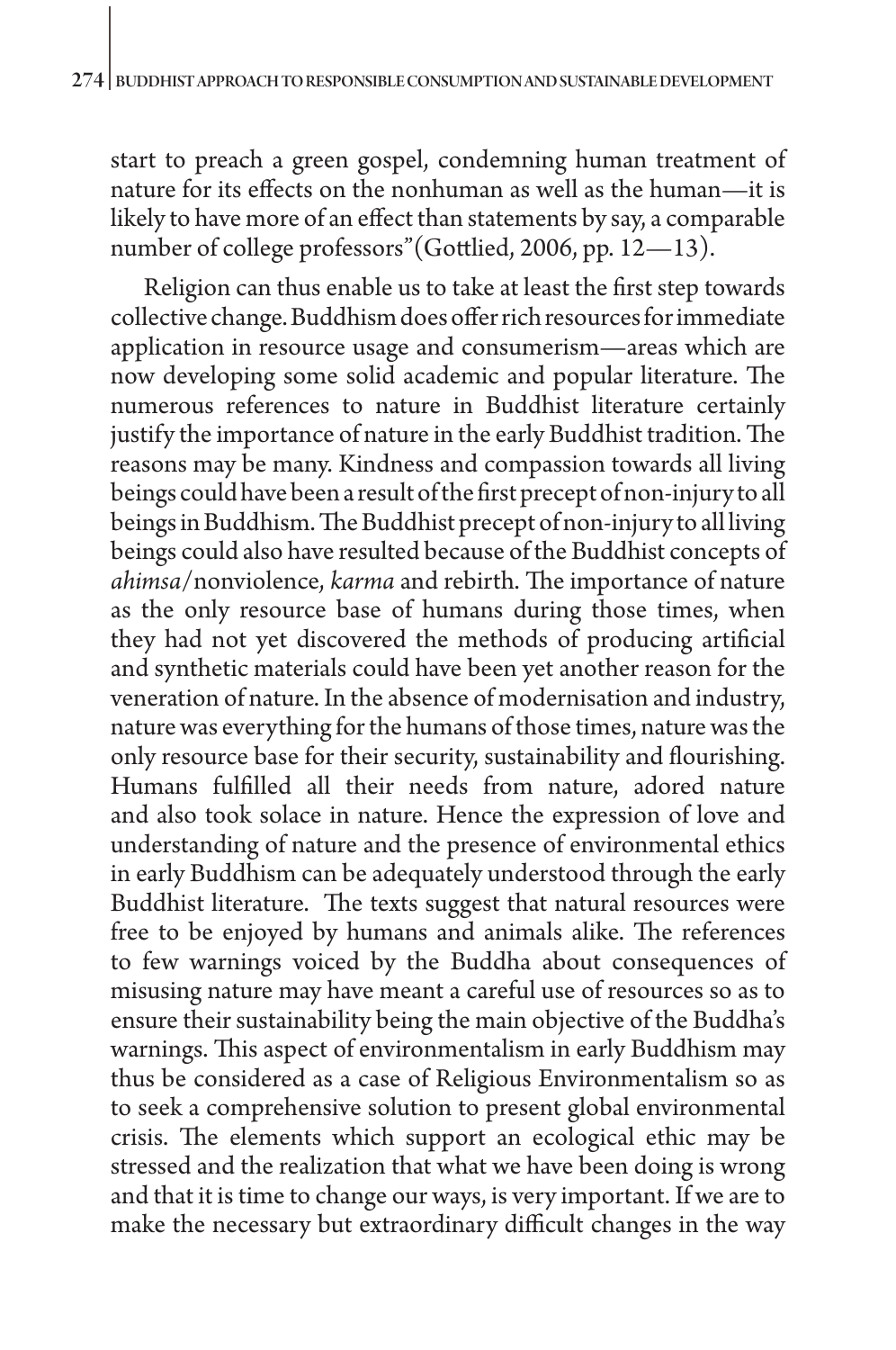we live, we will certainly benefit from every voice which can help motivate us. If early Buddhist environmental ethics are stressed and propagated in a full-fledged manner, it will definitely help curb the global environmental crisis that we face today, and then we can strive for security, sustainability and human flourishing.

# ABBREVIATIONS

AN: *Anguttara Nikaya* DN: *Digha Nikaya*  MN: *Majjhima Nikaya* SN: *Saṃyutta Nikaya* VP: *Vinaya Ptṭaka* 

\*\*\*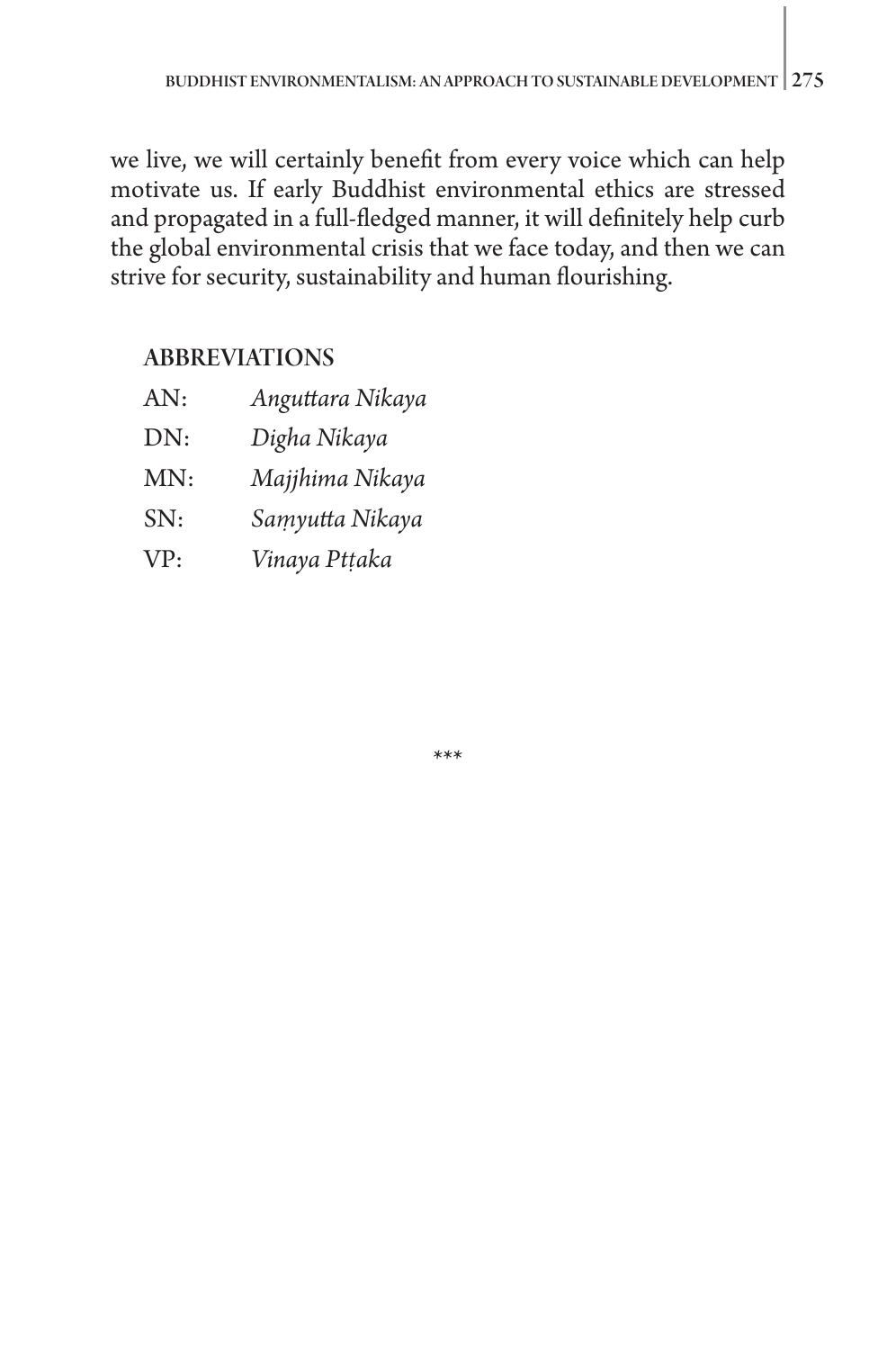# References

## *Primary sources*

- Cowell, E.B., 1895 (tr.) *The Jataka or Stories of the Buddha's Former Births*, 6 vols., Pali Text Society, London.
- Hare, E.M., 2006 (tr.), *The Book of the Gradual Sayings (Aṅguttara-Nikāya ) or More-Numbered Suttas,* Vol. III, Pali Text Society, UK, 1934, reprint Motilal Banarsidass, Delhi.
- Hare, E.M., 2006 (tr.), *The Book of the Gradual Sayings (Aṅguttara-Nikāya )or More-Numbered Suttas*, Vol.IV, Pali Text Society, UK, 1935, reprint Motilal Banarsidass, Delhi.
- Horner I.B., 2004 (tr.) *The Collection of the Middle Length Sayings (Majjhima Nikāya)*,Vol. I, Pali Text Society, UK, 1954, reprint Motilal Banarsidass, Delhi.
- Horner I.B., 2004 (tr.) *The Collection of the Middle Length Sayings (Majjhima Nikāya),*Vol. II, Pali Text Society, UK, 1957, reprint Motilal Banarsidass, Delhi,.
- Horner I.B., 2004 (tr.) *The Collection of the Middle Length Sayings (Majjhima Nikāya)*,Vol. III, Pali Text Society, UK, 1959, reprint Motilal Banarsidass, Delhi.
- Müller, F. Max., 1968 (ed.), T.W. Rhys Davids & Herman Oldenberg (tr.), *Vinaya Texts*, Part II, from *Sacred Books of the East Series*, Vol. XVII, Oxford University Press, 1882, reprint Motilal Banarsidass, Delhi.
- Müller, F. Max., 1968 (ed.), T.W. Rhys Davids & Herman Oldenberg (tr.), *Vinaya Texts*, Part III, from *Sacred Books of the East Series*, Vol. XX, Oxford University Press, 1885, reprint Motilala Banarsidass, Delhi.
- Müller, F. Max., 1968 (ed.), T.W.Rhys Davids & Herman Oldenberg (tr.), *Vinaya Texts*, Part I, from *Sacred Books of the East Series*, Vol. XIII, Oxford University Press, 1881, reprint Motilal Banarsidass, Delhi.

Rhys Davids, C.A.F., 1917 (tr.) *The Book of the Kindred Sayings*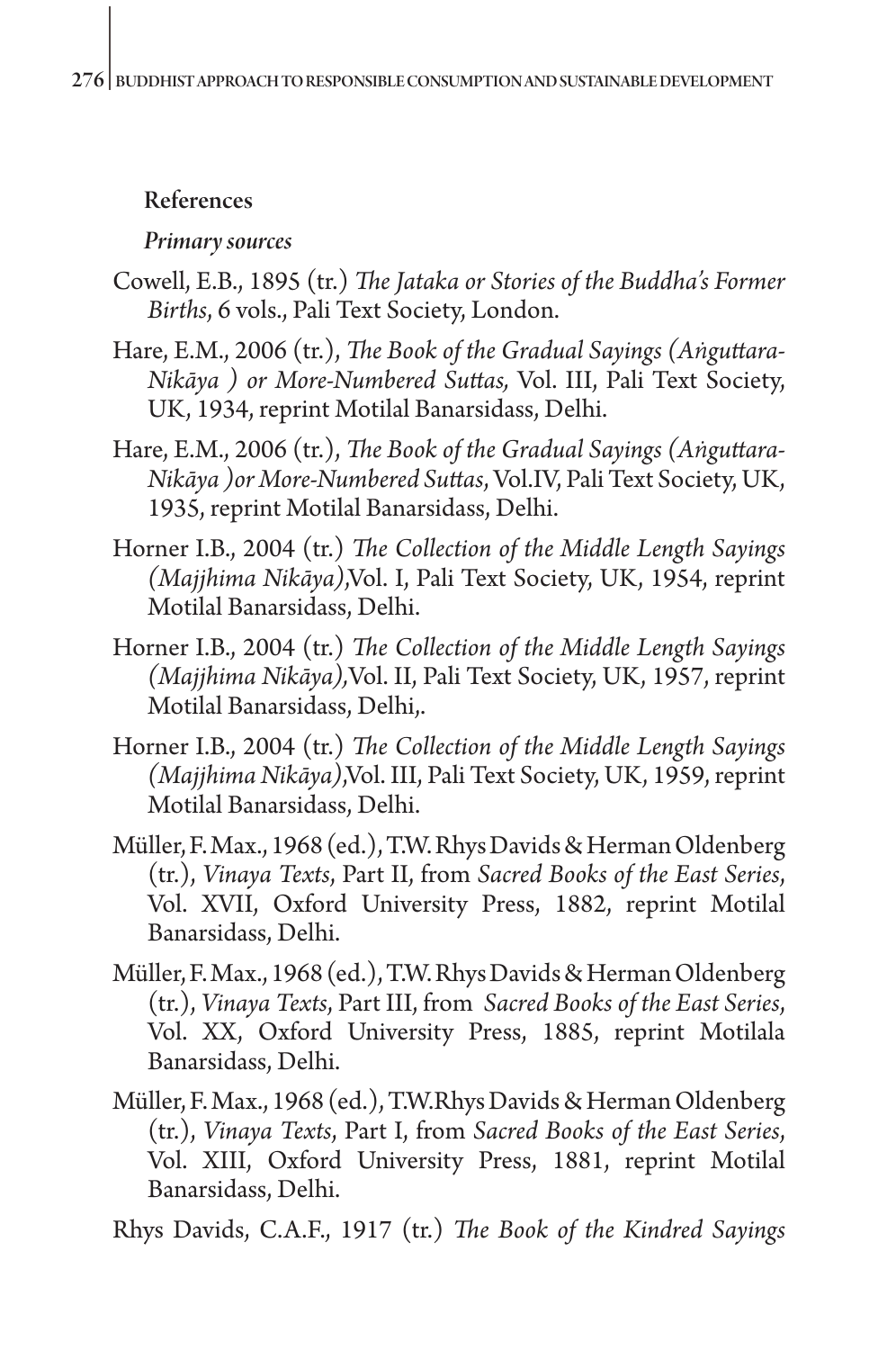*(Saṃyutta-Nikāya) or Grouped Suttas,* Part I, Pali Text Society, UK (reprint 2005Motilal Banarsidass, Delhi).

- Rhys Davids, C.A.F., 1922 (tr.) *The Book of the Kindred Sayings (Saṃyutta-Nikāya) or Grouped Suttas,* Part II, Pali Text Society, UK. Reprint 2005Motilal Banarsidass, Delhi.
- Rhys Davids, C.A.F.., 1925 (ed.) F.L.Woodward (tr.), *The Book of the Kindred Sayings (Saṃyutta-Nikāya) or Grouped Suttas,* Part III, Pali Text Society, UK. Reprint , Motilal Banarsidass, Delhi.
- Rhys Davids, T.W. & C.A.F. Rhys Davids, 1910 (tr.) *Dialogues of the Buddha,* Vol II, , from the Pali of the *Dīgha Nikāya*, UK. Reprint ,Motilal Banarsidass, Delhi.
- Rhys Davids, T.W. & C.A.F. Rhys Davids, 1921 (tr.) *Dialogues of the Buddha,* Vol III, from the Pali of the *Dīgha Nikāya*, UK. Reprint 2007, Motilal Banarsidass, Delhi.
- Rhys Davids, T.W., 1899 (tr.) *Dialogues of the Buddha*, Vol I, from the Pali of the *Dīgha Nikāya*, UK. Reprint 2007Motilal Banarsidass, Delhi.
- Woodward, F. L., 1927 (tr.) *The Book of the Kindred Sayings (Saṃyutta-Nikāya) or Grouped Suttas,* Part IV, Pali Text Society, UK. Reprint Motilal Banarsidass, Delhi, 2005.
- Woodward, F. L., 1930 (tr.) *The Book of the Kindred Sayings (Saṃyutta-Nikāya) or Grouped Suttas,* Part V, Pali Text Society, UK. Reprint 2005, Motilal Banarsidass, Delhi.
- Woodward, F. L., 1932 (tr.) *The Book of the Gradual Sayings (Aṅguttara-Nikāya ) or More-Numbered Suttas*, Vol. I, Pali Text Society, UK. Reprint 2006,Motilal Banarsidass, Delhi.
- Woodward, F. L., 1932 (tr.) *The Book of the Gradual Sayings (Aṅguttara-Nikāya ) or More-Numbered Suttas*, Vol. II, Pali Text Society, UK. Reprint 2006, Motilal Banarsidass, Delhi.
- Woodward, F. L., 1936 (tr.) *The Book of the Gradual Sayings (Aṅguttara-Nikāya ) or More-Numbered Suttas*, Vol. V, Pali Text Society, UK. Reprint 2006, Motilal Banarsidass, Delhi.